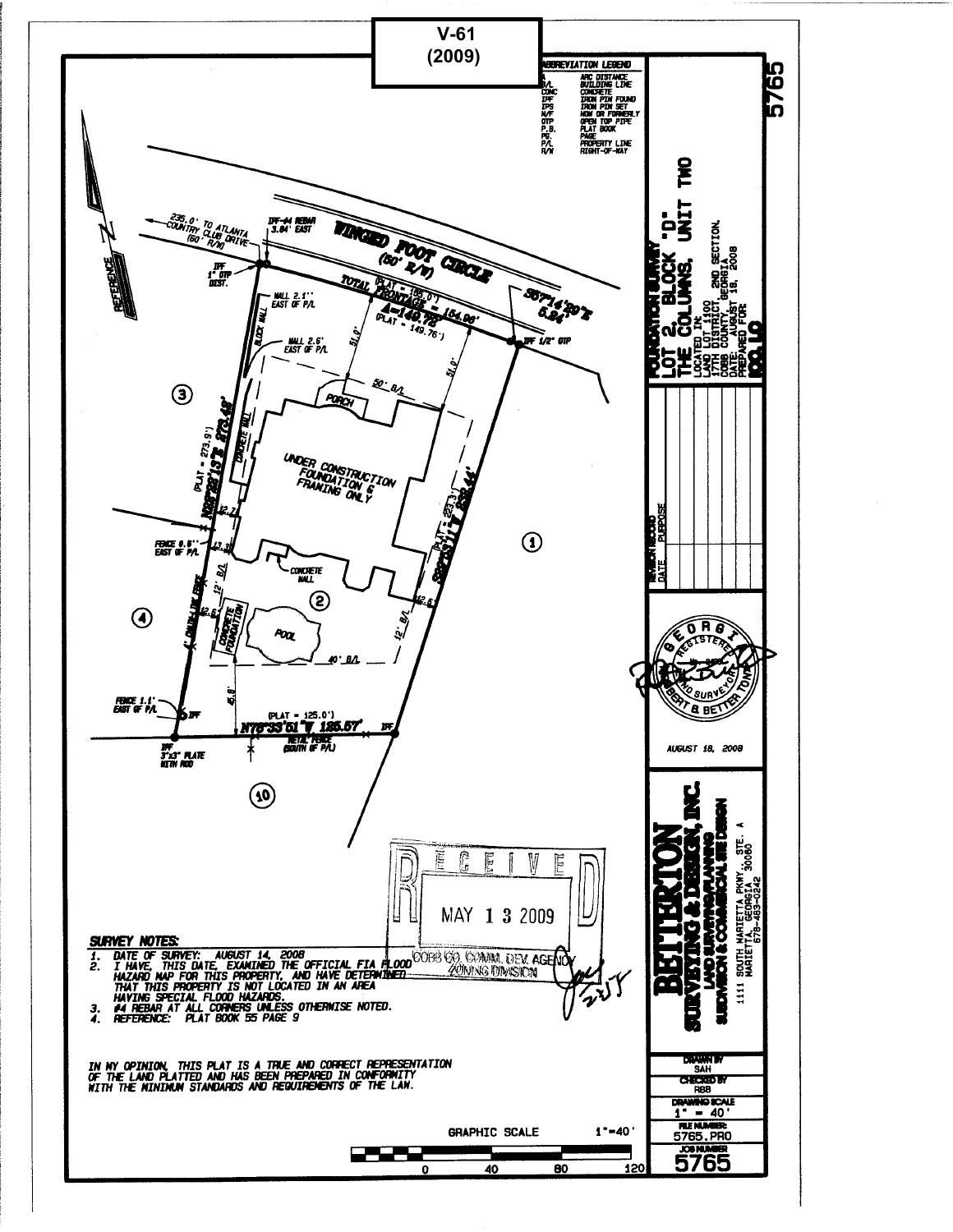| <b>APPLICANT:</b>          | Eyal Postelnik                                         | <b>PETITION NO.:</b>                                                 | $V-61$       |
|----------------------------|--------------------------------------------------------|----------------------------------------------------------------------|--------------|
| <b>PHONE:</b>              | 404-431-3430                                           | <b>DATE OF HEARING:</b>                                              | 07-08-09     |
| <b>REPRESENTATIVE:</b>     | Warren Sirzyk                                          | <b>PRESENT ZONING:</b>                                               | $R-30$       |
| <b>PHONE:</b>              | 404-867-9008                                           | <b>LAND LOT(S):</b>                                                  | 1100         |
|                            | <b>PROPERTY LOCATION:</b> Located on the south side of | <b>DISTRICT:</b>                                                     | 17           |
|                            | Winged Foot Circle, east of Atlanta Country Club Drive | <b>SIZE OF TRACT:</b>                                                | $0.805$ acre |
| (4486 Winged Foot Circle). |                                                        | <b>COMMISSION DISTRICT:</b>                                          | 2            |
| <b>TYPE OF VARIANCE:</b>   |                                                        | Waive the maximum impervious surface from the required 35% to 38.5%. |              |

## **COMMENTS**

**TRAFFIC:** This request will not have an adverse impact on traffic.

**DEVELOPMENT & INSPECTIONS:** No comment.

**STORMWATER MANAGEMENT:** The proposed site plan will exceed the maximum impervious coverage limit by 1,216 square feet. The builder has agreed to install Belguard Subterra Pervious Pavers for 3,462 square feet of the proposed pavement area. The Stormwater Management Division has agreed to allow a 40% credit for this pervious pavement system which will reduce the effective impervious coverage area to 34.8% (12,203 square feet). In addition, the builder has already installed a rain harvesting cistern system to capture all roof runoff for landscape irrigation use.

**HISTORIC PRESERVATION:** After examining Civil War trench maps, Cobb County historic property surveys, county maps, and various other resources, staff has no comments regarding the impact or treatment of historic and/or archaeological resources.

## **CEMETERY PRESERVATION:** No comment.

**WATER:** No conflict.

**SEWER:** No conflict.

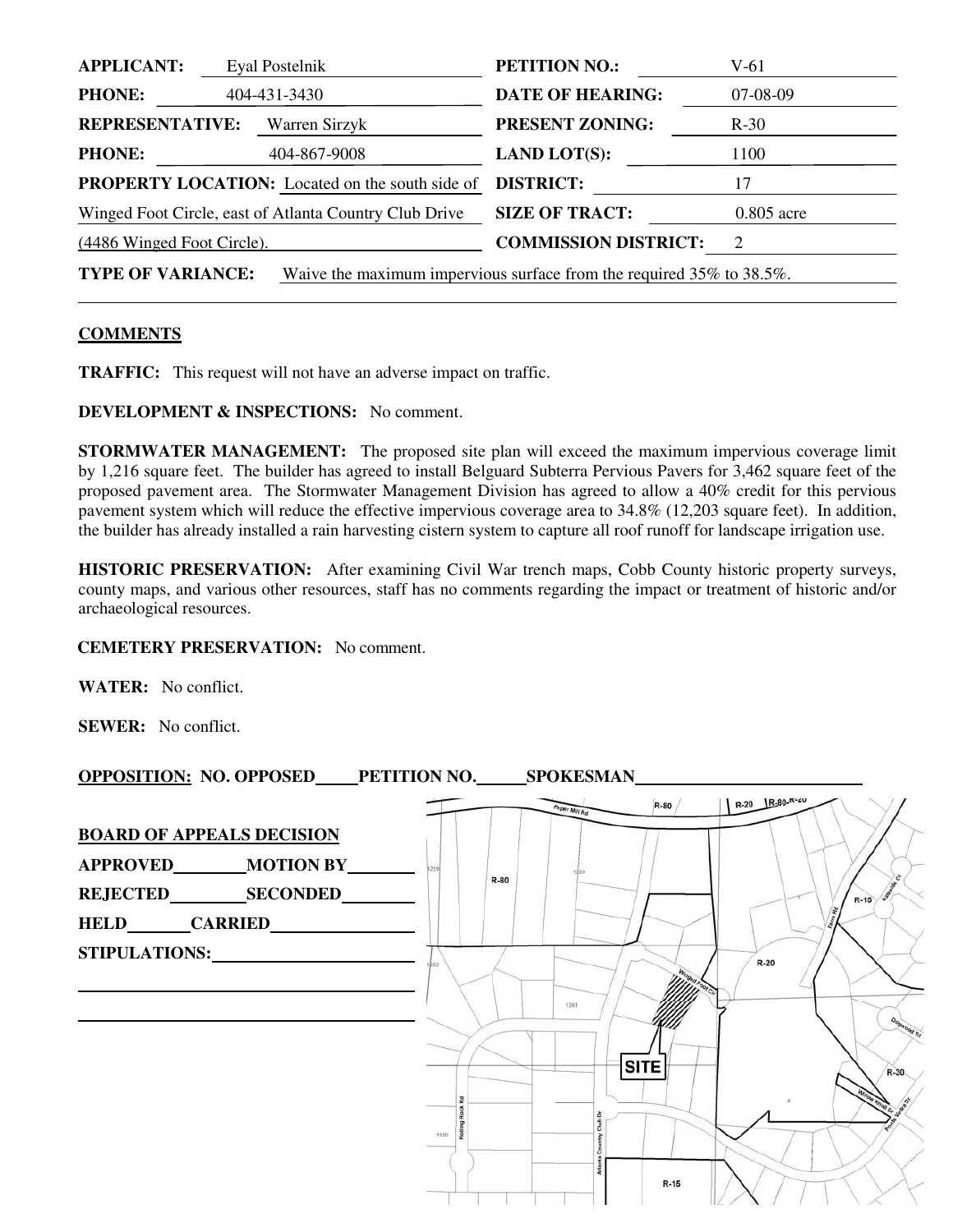**V-61**

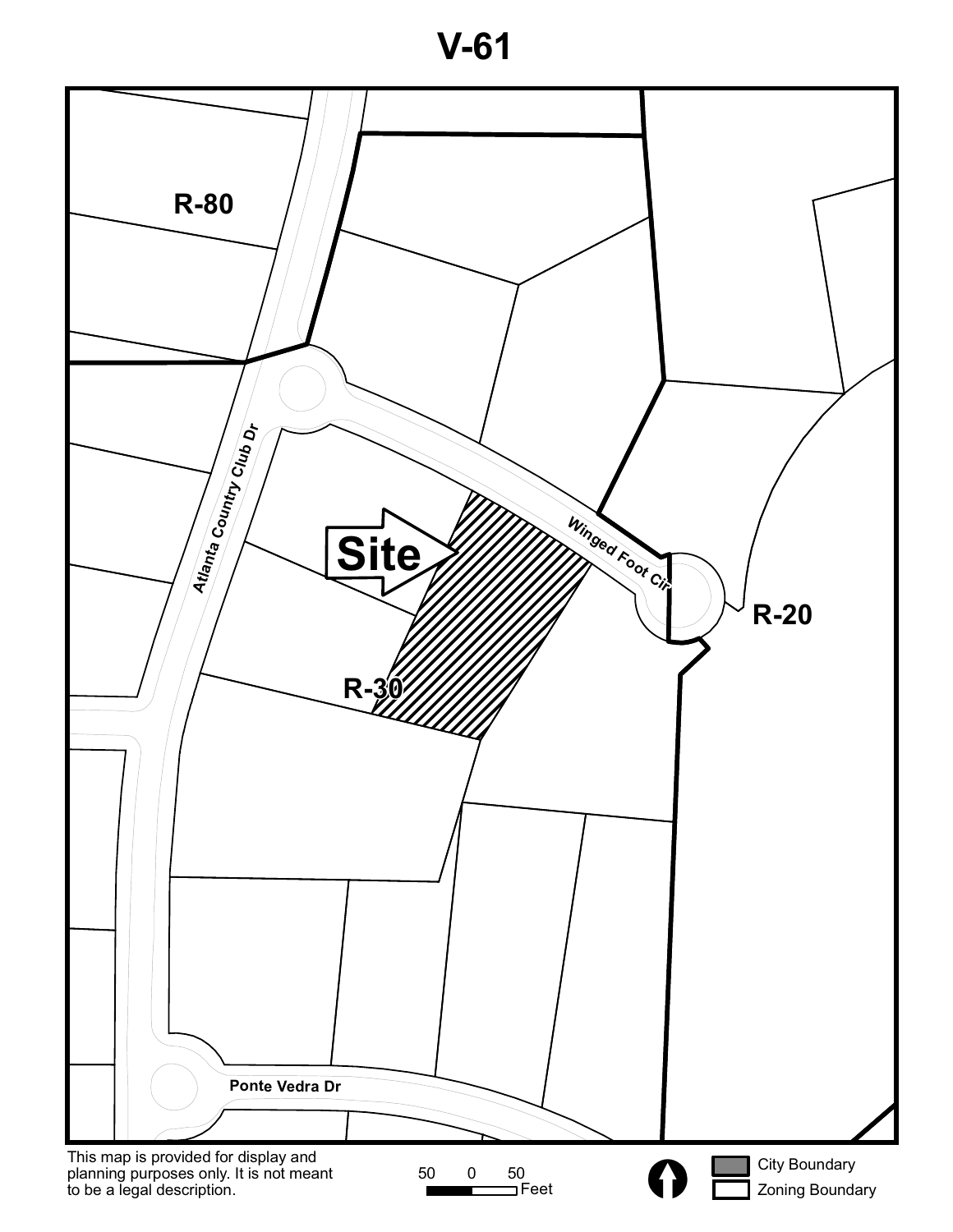|                                                                                                                                                                                                                     | <b>Application for Variance</b>                                                          |                                                                      |               |
|---------------------------------------------------------------------------------------------------------------------------------------------------------------------------------------------------------------------|------------------------------------------------------------------------------------------|----------------------------------------------------------------------|---------------|
| E                                                                                                                                                                                                                   |                                                                                          |                                                                      |               |
|                                                                                                                                                                                                                     | <b>Cobb County</b>                                                                       |                                                                      |               |
| MAY 1 3 2009                                                                                                                                                                                                        |                                                                                          | Application No. $\sqrt{-6}$                                          |               |
|                                                                                                                                                                                                                     | (type or print clearly)                                                                  | Hearing Date: 07-08-09                                               |               |
| COBB CO. COMM. DEV. AGENCY                                                                                                                                                                                          |                                                                                          |                                                                      |               |
| <u> Postelnik</u><br>Applicant $EVA$                                                                                                                                                                                |                                                                                          | Business Phone 404-431 - 3430 Home Phone                             |               |
| WAQARN                                                                                                                                                                                                              |                                                                                          | Address 1291 Waterford Green Trail, Harietta                         |               |
| (representative's name, printed)                                                                                                                                                                                    |                                                                                          |                                                                      |               |
|                                                                                                                                                                                                                     |                                                                                          | Business Phone 770-642-7025 Cell Phone 404-867-9008                  |               |
| (representative                                                                                                                                                                                                     |                                                                                          | Signed, sealed and delivered in presence of:                         |               |
|                                                                                                                                                                                                                     |                                                                                          | thy WCline                                                           |               |
| My commission expiresce                                                                                                                                                                                             |                                                                                          |                                                                      | Notary Public |
|                                                                                                                                                                                                                     |                                                                                          |                                                                      |               |
| Titleholder $\Sigma$ YAL<br>Postelnik                                                                                                                                                                               | Business Phone $4:1$ (1) if $3:$                                                         | Home Phone                                                           |               |
|                                                                                                                                                                                                                     |                                                                                          | 9.771.10 mondere De APlante CA                                       |               |
| Signature<br>attach additional signatures, if needed                                                                                                                                                                | <b>Notary Public</b>                                                                     | <b>MATALINA PRISCILLA JORGET Lity, state and zip code)</b>           |               |
|                                                                                                                                                                                                                     |                                                                                          | Fulton County Signed, sealed and delivered in presence of:           |               |
| My commission expires: Huqust                                                                                                                                                                                       | 01,20<br>My Commission Expires Aug 172063                                                |                                                                      |               |
|                                                                                                                                                                                                                     |                                                                                          |                                                                      | Notary Public |
|                                                                                                                                                                                                                     |                                                                                          |                                                                      |               |
| Present Zoning of Property_                                                                                                                                                                                         |                                                                                          |                                                                      |               |
| <u>4486</u><br>Location                                                                                                                                                                                             | <u>Winged Foot Circle</u><br>(street address, if applicable; nearest intersection, etc.) |                                                                      |               |
|                                                                                                                                                                                                                     |                                                                                          | District <u>16 - 2nd Section</u> Size of Tract . 805 A Acre(s)       |               |
| Land Lot(s) $1d$                                                                                                                                                                                                    |                                                                                          |                                                                      | The           |
| Please select the extraordinary and exceptional condition(s) to the piece of property in question.                                                                                                                  |                                                                                          |                                                                      |               |
| condition(s) must be peculiar to the piece of property involved.<br>Size of Property 1261 Shape of Property Rectangular Size of Property Plat                                                                       |                                                                                          | SLOPE Uphill                                                         | Other         |
|                                                                                                                                                                                                                     |                                                                                          |                                                                      |               |
| The Cobb County Zoning Ordinance Section 134-94 states that the Cobb County Board of Zoning Appeals must                                                                                                            |                                                                                          |                                                                      |               |
| determine that applying the terms of the Zoning Ordinance without the variance would create an unnecessary<br>hardship. Please state what hardship would be created by following the normal terms of the ordinance. |                                                                                          |                                                                      |               |
| The site has an underground waterstorage vault torefain water on site (ivo                                                                                                                                          |                                                                                          |                                                                      |               |
|                                                                                                                                                                                                                     |                                                                                          | creart allowed) plus we propose to utilize a fully permeable parent  |               |
|                                                                                                                                                                                                                     |                                                                                          | surface (subterra paver from Belguard) and showld be allowed a       |               |
|                                                                                                                                                                                                                     |                                                                                          | minimum 90% reduction for these items. Without these reductions      |               |
|                                                                                                                                                                                                                     |                                                                                          | Impervious Surface will go from 34.78 70 389370. Owner does not want |               |
| List type of variance requested:                                                                                                                                                                                    |                                                                                          | VAMANCE to Increase Impervious Durface                               |               |
| $3570 + 385$<br>$f$ rom                                                                                                                                                                                             |                                                                                          | Mallowing for pervious paver driveway                                |               |
| Syrface                                                                                                                                                                                                             |                                                                                          | Acceptance of Subterm Pavers @ 80% reduction                         |               |
| will<br>reduce ratio                                                                                                                                                                                                | 34.W.<br><b>To</b><br>Impervious ratio of over 4090)                                     | Howe demolished had                                                  |               |
| Revised: December 6, 2005                                                                                                                                                                                           |                                                                                          | <b>NOTE: See Exhibit "A" for</b>                                     |               |
|                                                                                                                                                                                                                     |                                                                                          | impervious calculations                                              |               |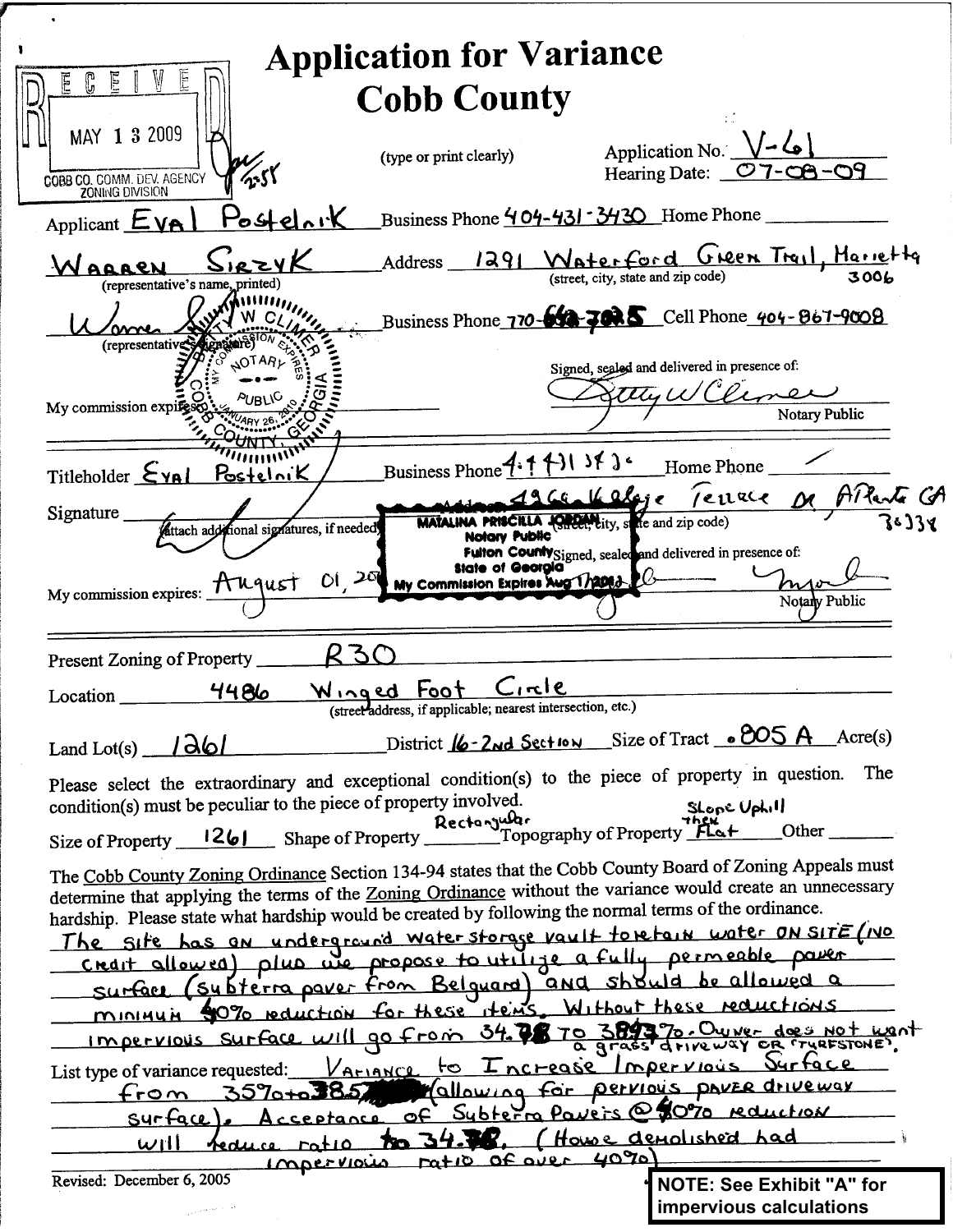**V-61 (2009) Exhibit "A" Impervious calculations Page 1 of 2**

## Ē  $\overline{\mathbb{G}}$ **PP** M  $\mathbb{E}$ 1 3 2009 ↳ **MAY** COBB CO. COMM. DEV. AGENCY

0.09% 6.18%

 $2,167.54$ 

9.87% 0.09%

3,461.90

Pool Eq. pad

back stairs Walk way

Impervious

121.20 160.00 30.00

0.46%

160.00 30.00 3,461.90

160.00 30.00 34.78%

Total

38.47%

Total

88888888888<br>320888888888<br>320888888888

|           |                   |           | 1,351.20             | 420.00    | 36.00 | 16.38      | 16.38      | 16.38      | 121.20   |
|-----------|-------------------|-----------|----------------------|-----------|-------|------------|------------|------------|----------|
|           |                   |           | 6.42%                | 2.00%     | 0.10% | 0.08%      | 0.08%      | 0.08%      | 0.58%    |
|           | 28.60%            |           | 2,252.00             | 700.00    | 36.00 | 27.30      | 27.30      | 27.30      | 202.00   |
| 858.00    | 10,035.00         | 豆         | 2,252.00             | 700.00    | 36.00 | 27.30      | 27.30      | 27.30      | 202.00   |
| Pool Deck | <b>Total used</b> | mpervious | Garage front         | drive way | Grill | Door way 1 | Door way 2 | Door way 3 | Walk way |
|           |                   |           | with $40$<br>with 0% |           |       |            |            |            |          |

 $\mathbb{R}$ 

| House          | 8,789.00  |          |       |  |
|----------------|-----------|----------|-------|--|
| Pool house     | 388.00    |          |       |  |
| Pool Deck      | 858.00    |          |       |  |
| Total used     | 10,035.00 | 28.60%   |       |  |
|                |           |          |       |  |
| Impervious     | 豆         | with 0%  |       |  |
| Garage front   | 2,252.00  | 2,252.00 | 6.42% |  |
| drive way      | 700.00    | 700.00   | 2.00% |  |
| $\overline{5}$ | 36.00     | 36.00    | 0.10% |  |

35,087.00

area SF

Area Name

 $\overline{5}$ 

## 4486 WINGED FOOT CIRCLE POSTELNIK IMPERVIOUS **CALCULATIONS**